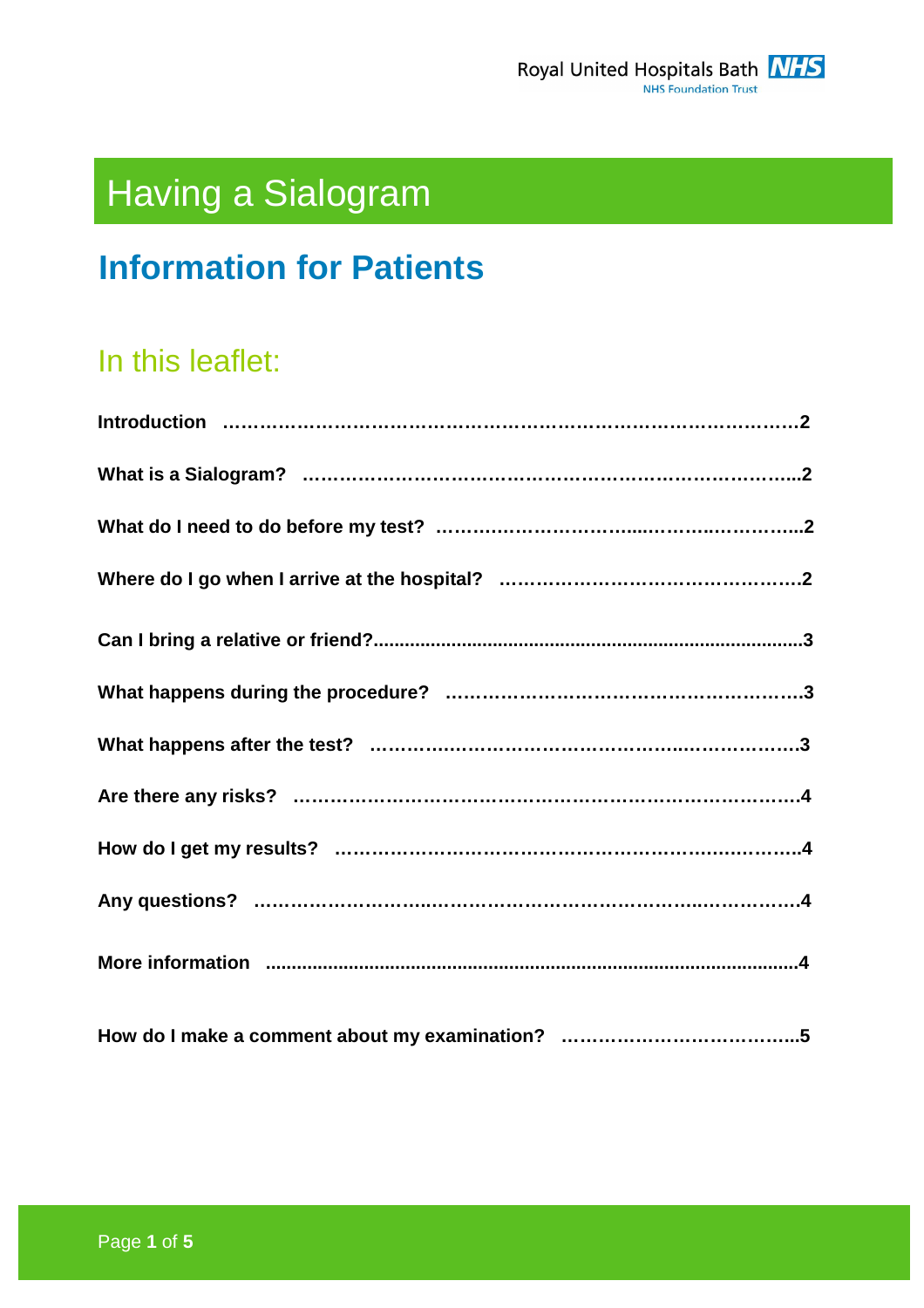#### **Introduction**

This leaflet tells you about having a Sialogram. It explains how the test is done, what to expect, and what the possible risks are.

If you have any questions or concerns, please do not hesitate to speak to a doctor or nurse caring for you.

#### What is a Sialogram?

A Sialogram is an X-ray examination done to view the salivary glands (parotid or submandibular glands). These glands drain saliva into your mouth through small tubes (ducts). Contrast (X-ray dye) is introduced through a small tube placed into the salivary gland duct. This allows the ducts of the gland to be visualized on X-rays. This test is excellent at identifying stones within the ducts or inflammation of the salivary gland.

### What do I need to do to before my test?

#### **Taking tablets and medicines**

You may eat and drink normally before your sialogram and can continue to take all your normal medications.

#### **Females**

Females are asked to contact the Radiology department if you suspect that you may be pregnant OR if the appointment is more than 10 days after the start of your last period. This test uses radiation and there is a risk to the unborn baby if we were to do the Xrays when you are pregnant. When you arrive for your test, you will be asked when your last period started. If it is more than 10 days earlier, your appointment will be postponed.

#### **Allergy to iodine or contrast medium**

You should inform us in advance if you have a known allergy to iodine or intravenous contrast material (X-ray dye). Your doctor may prescribe medications prior to the examination to reduce the risk of an allergic reaction.

### Where do I go when I arrive at the hospital?

Please report to the reception desk in the Radiology department (B7) with your appointment letter 10 minutes before your appointment time. Please click on the following link for a site map of the hospital:

http://www.ruh.nhs.uk/finding/documents/RUH\_directory\_map.pdf

You will be asked to sit in the waiting area until called by a member of staff. A member of the team will explain the test and answer any questions.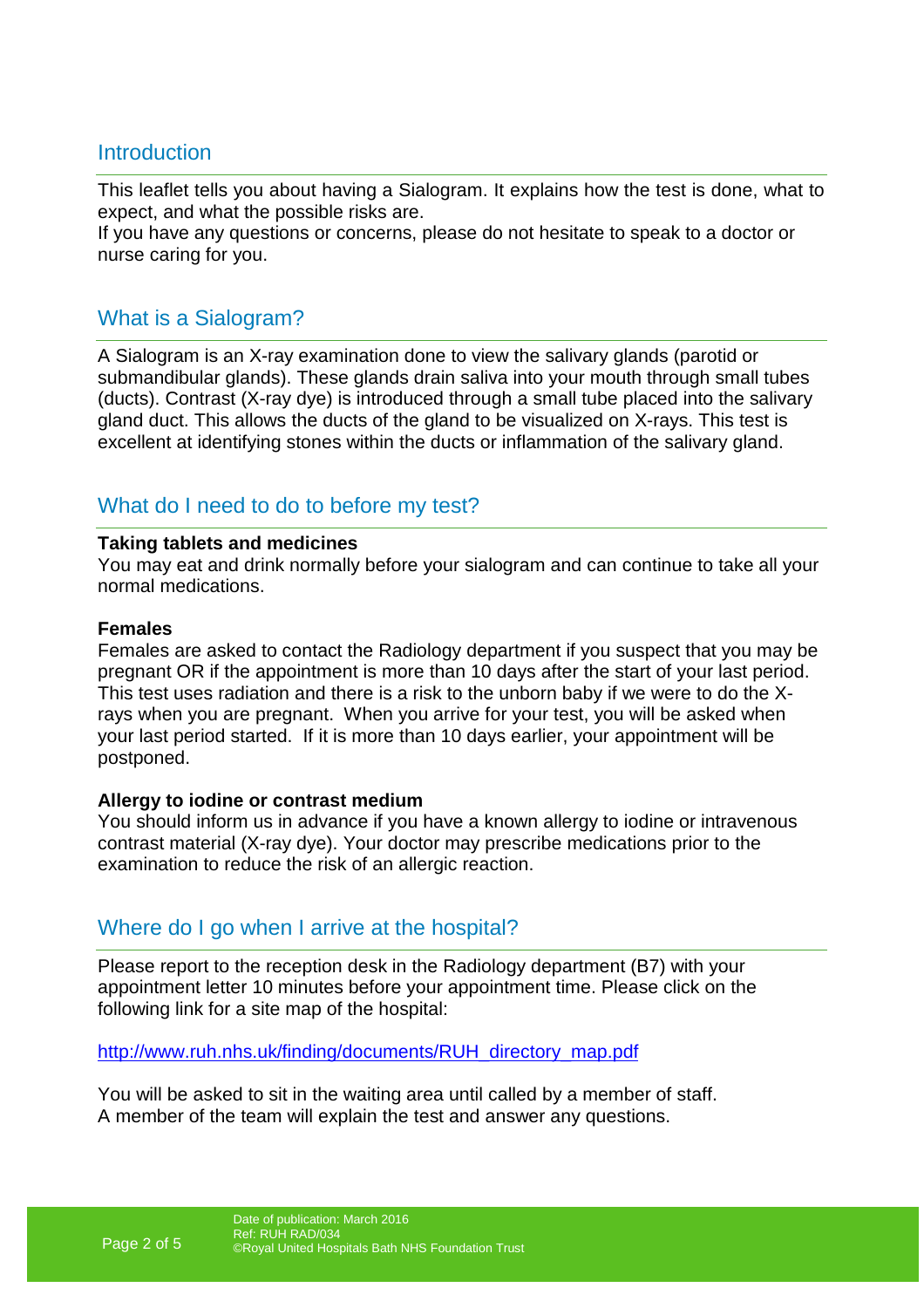If you have to undress for the procedure, you will be shown to a private cubicle and asked to change into a clean gown. You will be asked to remove all jewellery and metal from the area to be scanned. Your clothes and valuables will be secured in a locker until after the procedure.

## Can I bring a relative or friend?

You may bring a relative or friend with you to the appointment but, as the examination uses x-rays, for reasons of safety they will not be able to accompany you into the examination room, except in very special circumstances. If the patient is a young child or is un-cooperative, a parent or health worker may stay in the room, but will be required to wear a protective lead apron.

If you need an interpreter please tell us when you receive your appointment so that we can arrange this.

### What happens during the procedure?

You will be taken into the screening/fluoroscopy room and asked to lie down on the fluoroscopy table. The fluoroscopy equipment uses x-rays to obtain real-time moving images of the body. A small beam of continuous x-rays passes through the body to an image intensifier, which is suspended over the X-ray table. The sequence of images produced can be viewed on a computer monitor.



X-ray pictures are taken of the jaw and facial area. A small tube is then gently inserted into the duct of the salivary gland where it opens into the mouth. The submandibular duct opens under the tongue just behind the lower front teeth. The parotid duct opens on the inside of the cheek next to the upper back teeth. A small amount of contrast (Xray dye) is injected into the duct through the tube while x-ray pictures are taken.

The procedure will be performed by a Radiologist, who is a doctor specially trained to carry out complex imaging examinations and to interpret the images. The Radiologist is helped by a Radiographer, who is a professional trained to carry out X-rays and other imaging examinations.

The examination takes about 30 minutes to complete.

### What happens after the test?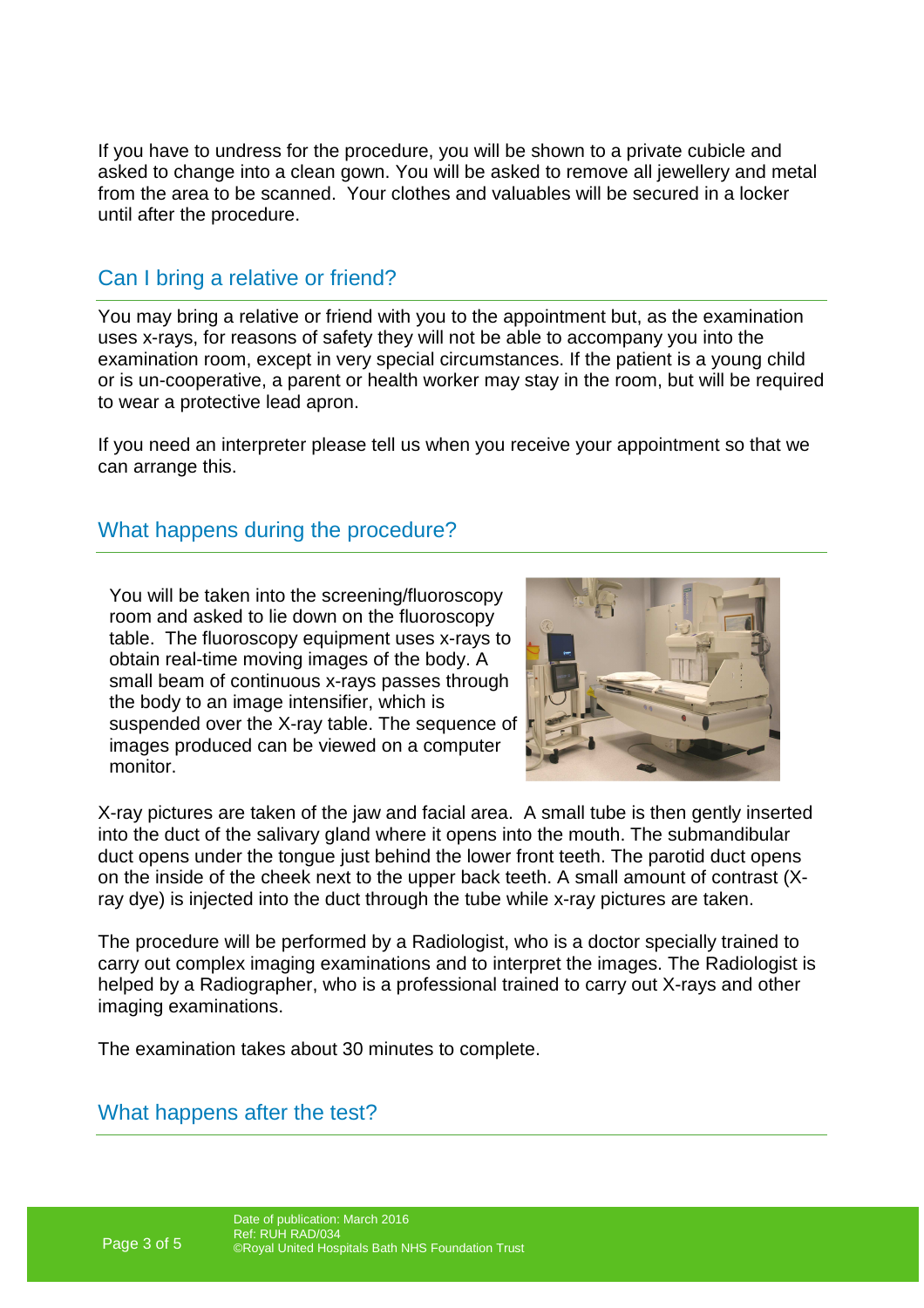At the end of the test the tube is removed. You will then be able to leave immediately.

#### Are there any risks?

Fluoroscopy involves the use of X-rays. There are strict guidelines in place for the use of x-rays in diagnosing medical conditions so fluoroscopic examinations can only be performed at the request of a Doctor. We will keep the radiation dose as low as we possibly can. Women who are or might be pregnant must inform a member of staff in advance.

You may experience slight discomfort during the procedure but it should not be painful. The risk of infection is small.

The risk of serious allergic reaction to contrast materials used for a sialogram is uncommon, and radiology departments are well equipped to deal with this.

Despite these slight risks, your doctor believes it is advisable that you should have this examination, and do bear in mind there are greater risks from missing a serious disorder by not having your test.

#### How do I get my results?

The Radiologist will review the images from your sialogram and send a report to your doctor. Your GP or hospital Consultant who referred you for the test will see you to discuss the results.

In some cases the Radiologist may discuss the findings with you at the end of the procedure.

### Any questions?

We will do our best to make your visit as comfortable and stress free as possible. If you have any questions or suggestions for us, please contact the Interventional Radiology department on 01225 824366.

### More information

For general information about Radiology departments, visit The Royal College of Radiologists' website: https://www.rcr.ac.uk/public-and-media/what-expect-when

For information about the effects of x-rays read the National Radiological Protection Board (NRPB) publication: 'X-rays how safe are they?' on the website: http://www.hpa.org.uk/webc/HPAwebFile/HPAweb\_C/1194947388410